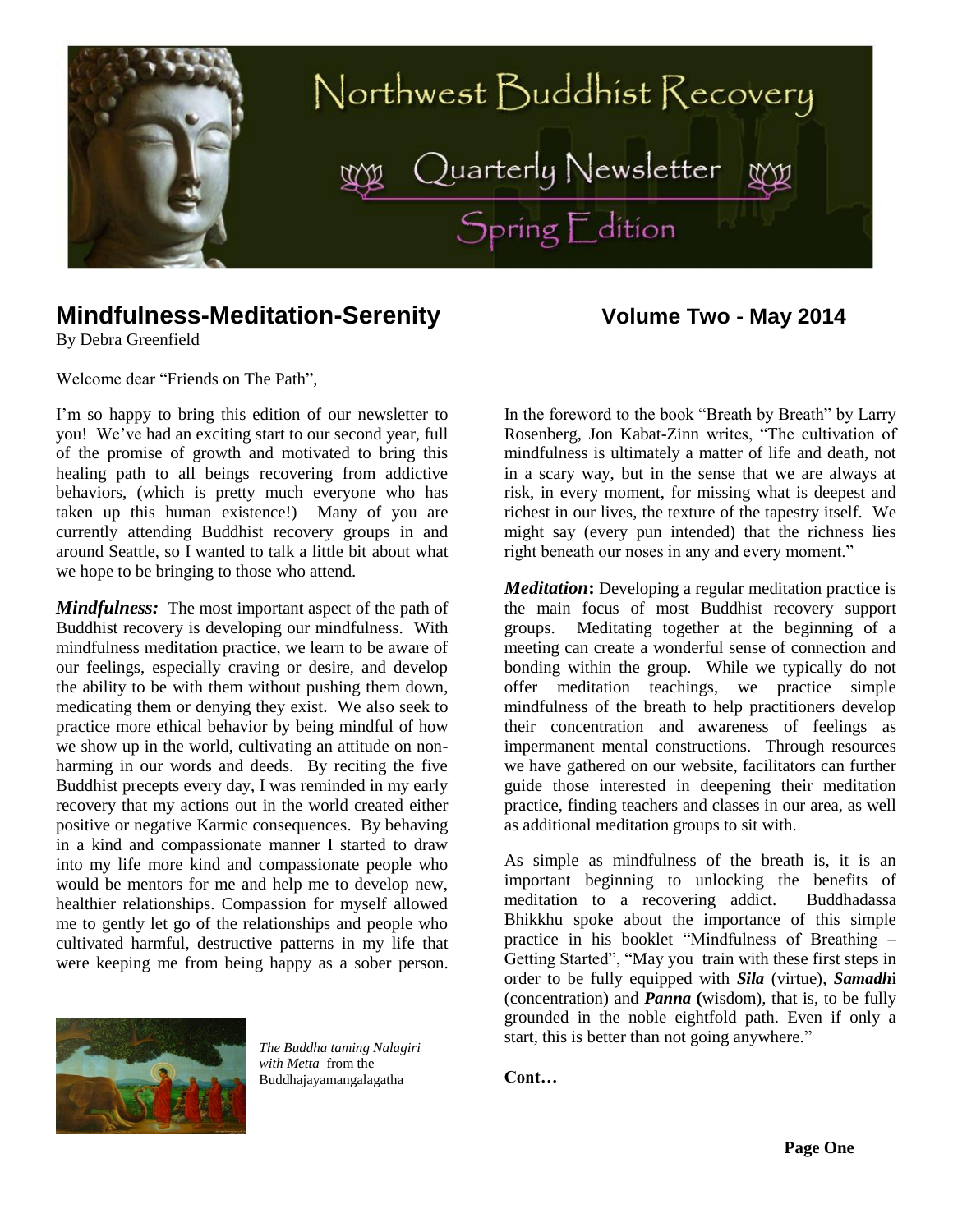

**Cont…**

*Serenity***:** On my *personal* journey on the Buddhist path, I took refuge in the Triple Gem. The Buddha (as my role model for ethical behavior), the Dharma (the teachings of the Four Noble Truths and the Eightfold Path) and the traditional Bhikkhu Sangha (those monastics who devoted their practice to the study and transmission of that Dharma). I also found noble friends, or Kalyana Mitta to support me on this path, and these all served as my "higher power". In leaving behind my reluctant recovery, I became committed to the Buddhist path of morality. Taking the vows of the Five Precepts, studying the Noble Eightfold Path, being of service to others and practicing non-harming in all of my actions, I no longer willingly engage in behaviors that bring suffering to myself or others. This cultivates peace of mind, knowing that I can move forward on this path with a lighter heart, and end the cycle of shame, blame and regret that was fed by my addictive behaviors.

In the handbook "The Four Sublime States" by Nyanapoika Thera, the author speaks of equanimity, or what I experience as serenity – "By looking at our suffering as our teacher and friend, we shall better succeed in enduring it with equanimity. Consequently, the teaching of Kamma (Karma) will give us a powerful impulse to free ourselves from Kamma, from those deeds which again and again throw us into the suffering of repeated births. Disgust will arise at our own craving, at our own delusion, at our own propensity to create situations which try our strength, our resistance and our equanimity."

*Debra Greenfield is the founder of "Northwest Buddhist Recovery", a Buddhist recovery meeting facilitator and student of Buddhism and meditation. Her own personal recovery experience fuels her passion to bring this path to others suffering from the dis-ease of addictive behavior.* 

# **WINTER EVENTS** January-March

**January 2014** Our second year started with the publication of the



first NWBR newsletter. It included information about our organization, a recap of events from 2013, meeting highlights, book reviews and news about Dharma teachers across the globe speaking about the benefits of Buddhist Recovery. While originally intended for meeting facilitators we realized it was of interest to our whole community, and I look forward to continuing publication each quarter for the rest of the year. Look for editions on-line and at NWBR meetings.



**February 15th** - This month we sponsored a half day Introduction to Vipassana meditation workshop with Ven. Santidhammo of the Wat Atammayatarama Buddhist Monastery in Woodinville, WA. Ven. Santi provided

basic skills that practitioners could use in their Buddhist recovery meetings, and answered meditation questions. Because of the positive feedback from participants, we plan on making these workshops a regular event.

**March 15th** – This was collaboration in bringing Ven.



Thay Kobai Scott-Whitney of the Plum Mountain Buddhist Community to lead a "Day of Mindful Recovery" as a guest of Ven.Santidhammo and the Wat Atamma temple community. Thay

Kobai used 12 step recovery support tools along with Buddhist meditation and Dharma (as well as some Tai Chi movements) to help us blend our recovery and Buddhist practice. The potluck lunch and meetings before and after the retreat provided a unique perspective on the usual meditation day retreat format.

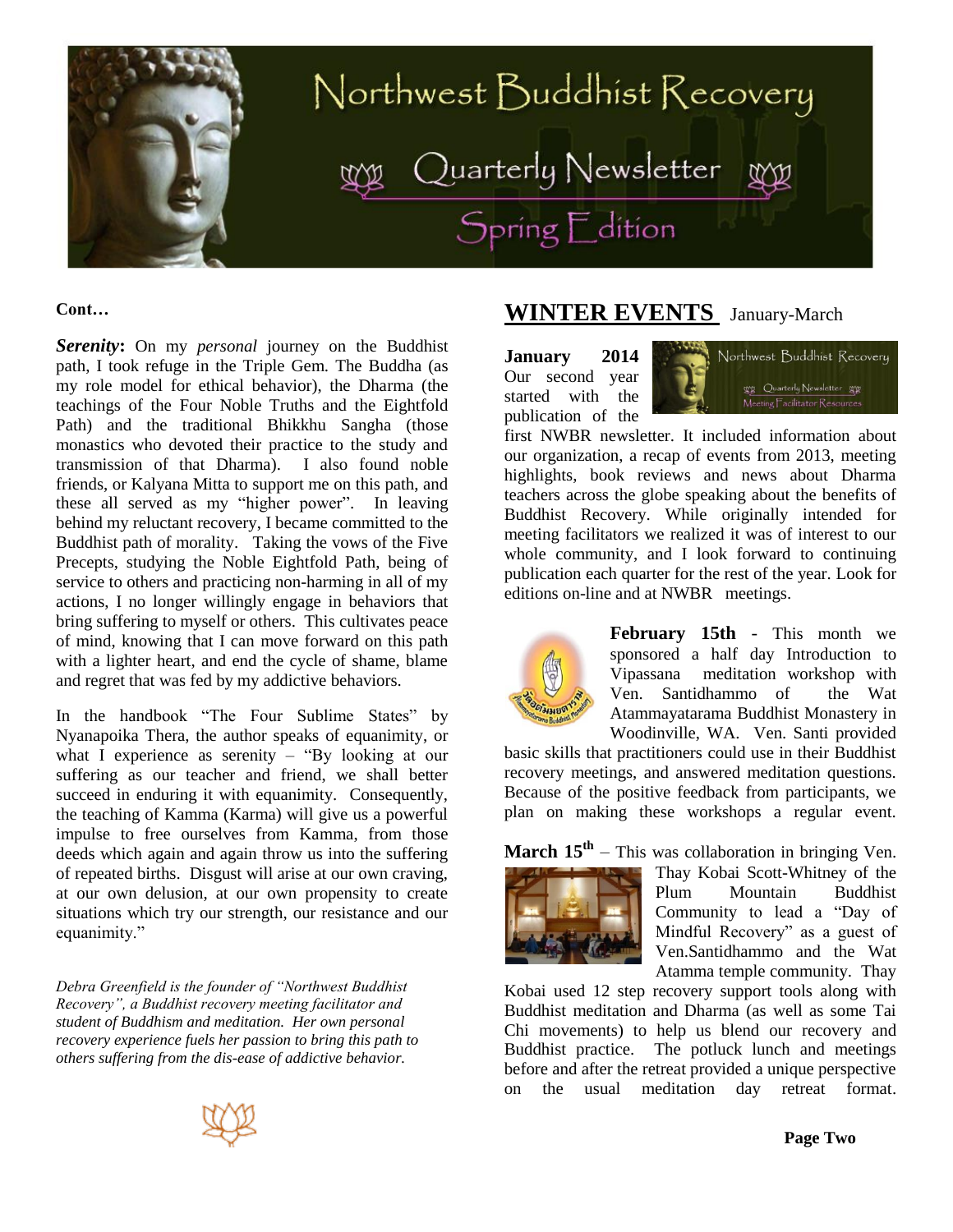

# **Buddhist Recovery Around the World**

### **Vince Cullen - West Berkshire, UK**

I was intrigued by the idea of attending a "virtual" Buddhist recovery meeting on-line, so after navigating the user friendly instructions from Vince's **Fifth Precept Sangha** website,



[www.5th-precept.org](http://www.5th-precept.org/) I found myself sitting with a group from the U.K., Ireland and me in America, meditating together and discussing our various backgrounds in Buddhist practice and addiction recovery. Vince was warm and funny, creating an atmosphere of lightness and peace with his meditation instruction and skillfully leading the meeting to create the feeling of a live recovery Sangha. It was an amazing experience, and a wonderful introduction to Buddhist Recovery meetings for those who are curious but may not want to commit to a meeting until they check it out. Even the meditation was a positive experience, after letting go of the technical hurdles that I had to overcome to set it up.

Going back a week or so, I met Vince Cullen on Skype after corresponding with him for over a year over emails and facebook posts. . I had been navigating the web, searching for Buddhist treatment programs and discovered a website for Wat Thamkrabok in Thailand, a unique temple that offers a detox and treatment régime that is controversial and very effective. Vince has a long history with the temple program, having first visited Thailand in November 1998 to see the process and meet with the first abbot of Thamkrabok - Luangpor Chamroon Pamchand . Two years later Vince escorted a crack addict to the temple for detox treatment, then again with a methadone addict in July 2002 In 2003, Vince ordained, for the first time**,** as a novice Thamkrabok monk , where he spent most of his time working with other addicts and alcoholics in the temple's treatment

compound. During this time he was invited by the second Abbot, Luangpor Charoen Pamchand to "use computers to help prepare addicts for treatment at Thamkrabok". Vince set up the "**Thamkrabok Monastery Independent Information Network**" website [www.thamkrabok.net](http://www.thamkrabok.net/) to "inform, prepare and help those people truly seeking an end to their addictions for their journey to Thailand." At that time, he also established the **TARA Detox Organization** [www.tara](http://www.tara-detox.org/)[detox.org](http://www.tara-detox.org/) to help addicts access the Thamkrabok treatment program, and over the years has escorted many people seeking recovery to the monastery. He also established the **"Friends of Thamkrabok monastery**" on-line support group to support graduates of the Thamkrabok treatment program.

#### **The "Sajja Vow"**

At the heart of the Thamkrabok treatment program is the "**Sajja Vow**", a commitment to abandon alcohol and other drugs. Rooted in the last of the five Buddhist precepts taken by individuals who wish to lead an ethical and moral life; the fifth precept is the intention to abstain from intoxicants which can cause heedlessness. Taken a step further, the "**Sajja Vow**" holds a tremendous power; it is an act that recognizes the power of stating "these words of Truth" i.e. your intention to completely abstain from intoxicants, stated in front of your recovery community, or the Monks at the Thamkrabok temple, or your sponsor; or even by yourself in a private ceremony with just the Natural Elements as your witness. The subsequent support of your Buddhist practice of the Noble Eightfold path and keeping company with your peers in Buddhist recovery has proven to be a viable path of recovery from addictive behaviors for a growing number of people across the world.

**cont…** 

**Page Three**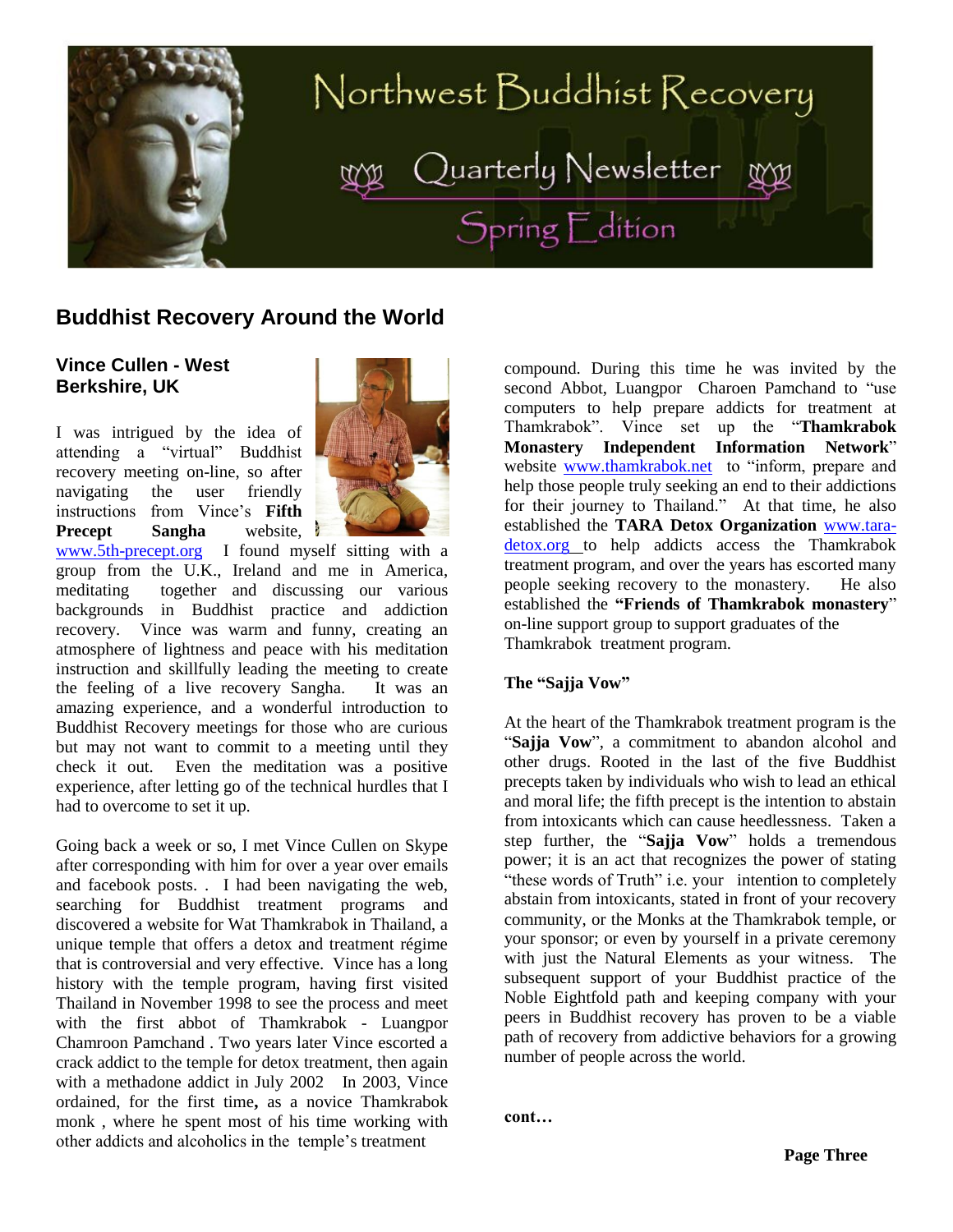

**cont..**

#### **The Fifth Precept Sangha and 'Sit-and-Share' recovery meetings**

Immediately following the inaugural **Buddhist Recovery Network** conference held in Los Angeles in October 2009, Vince extended his support individuals looking for a Buddhist-oriented approach to recovery. The **Fifth Precept Sangha** meditates together and shares the challenges and successes they experience living without intoxicants in **'Sit-and-Share'** meditation recovery groups. These groups are open to anyone in recovery from alcohol or other drug addictions with any or no Buddhist practice or meditation training. Similar to other Buddhist Recovery groups now found around the world, the **Fifth Precept** Sangha supports its' practitioners in living a more wholesome and ethical life through meditation practice and the application of basic Buddhist teachings described as "the Foundations of a Buddhist Path of Recovery". Instructions for starting a Buddhist recovery meeting using the **Fifth Precept**  Sangha **'Sit-and-Share'** format can be found on the website, with all of the information and study materials needed to facilitate your own **'Sit-and-Share'** Sangha. Access to the "virtual" **Fifth Precept** Sangha **'Sit-and-Share'** meeting, which is held on Tuesdays at 7:45pm (UK time) can also be found on the website [www.5th](http://www.5th-precept.org/)[precept.org,](http://www.5th-precept.org/). Go the home page and click on the **'Sitand-Share'** tab to find instructions for the virtual meeting.

#### **Hungry Ghost Recovery Retreats**

In 2011, Vince furthered his commitment to developing and promoting a wholly Buddhist-oriented path of recovery when he offered the inaugural '**From Hungry Ghost to Being Human'** recovery retreat at **The Barn Buddhist Retreat Centre** in Devon, England.

These 5-day workshops are an opportunity to explore some of the principles and practices of the Fifth Precept Sangha's approach to addiction recovery, harm reduction and relapse prevention within a formal retreat setting. Vince has now taught these retreats in England, Scotland, Ireland and Thailand. For more details see – [www.HungryGhostRetreats.org](http://www.hungryghostretreats.org/) , The handout for these retreats can be downloaded from [www.5th](http://www.5th-precept.org/html/downloads.html)[precept.org/html/downloads.html](http://www.5th-precept.org/html/downloads.html) These retreats are open to all, including those who wouldn't necessarily consider themselves to be addicts. As Vince says, "Everyone is in recovery; recovery from greed, hatred and delusion; recovery from craving, aversion and confusion. Learning to cultivate a little self-kindness and self-forgiveness can go a very, very long way in the healing process."

#### **ABOUT VINCE**

Vince Cullen considers himself a "recovered alcoholic" who has been associated with the Wat Thamkrabok temple in Thailand and Buddhist-oriented drug and alcohol recovery since 1998. Vince facilitates the [Fifth](http://www.5th-precept.org/)  [Precept Sangha](http://www.5th-precept.org/) meditation-for-recovery group in West Berkshire (UK) and is a charter member of the [Buddhist](http://www.buddhistrecovery.org/)  [Recovery Network.](http://www.buddhistrecovery.org/) In 2012, Vince completed the Committed Dhamma Practitioners Programme (CDPP) run by [Gaia House](http://www.gaiahouse.co.uk/) in Devon, England. He is the parttime Buddhist Chaplain at H.M. Prison Coldingley (Men) and visiting Buddhist Chaplain at H.M. Prison Send (Women); through the auspices of Angulimala, the [Buddhist Prison Chaplaincy.](http://www.angulimala.org.uk/) Both prisons are located in Surrey, England.

Vince offers Hungry Ghost Retreats worldwide.

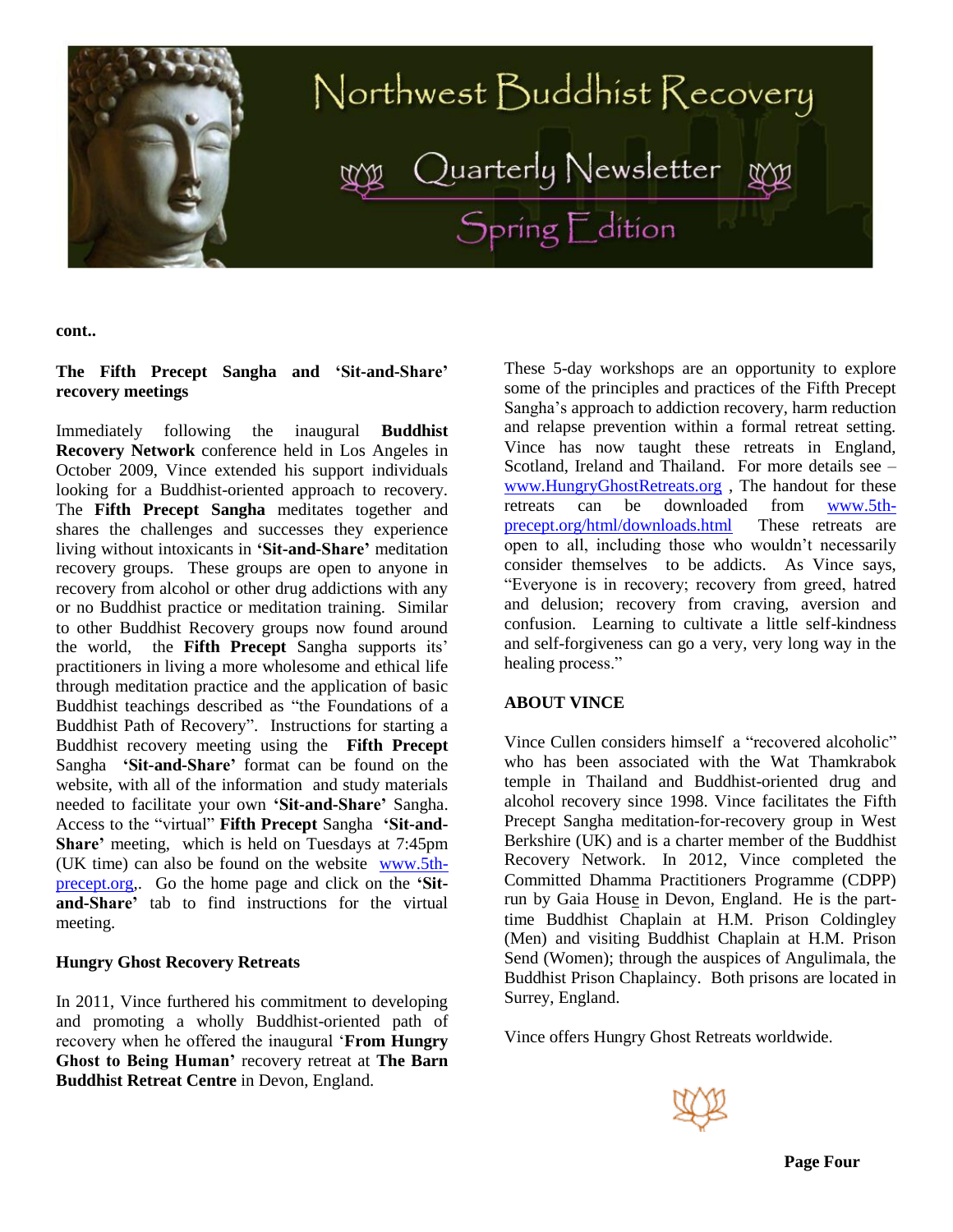

# Northwest Buddhist Recovery Quarterly Newsletter<br>Spring Edition

# **BOOK REVIEW**



**Eight Step Recovery-Using the Buddha's Teachings to Overcome Addiction by Valerie Mason John and Dr.Paramabandu Groves**

In their new book, Valerie (aka Vimalasara) and Dr. Paramabandu

have combined their backgrounds in Buddhist studies, addiction counseling and psychology to provide us with a refreshing new look at eight steps we can take on a road to recovery from addiction. This book takes us through these steps one by one, beginning with the acknowledgement of our suffering and ending, (much like another step program) with being of service to others. Along with explanations of each step, the authors share Buddhist teachings as related to that particular step, along with meditations and reflections to help us bring these teachings into our hearts and fully embrace them as tools on our recovery path. The first four steps relate to the "Four Noble Truths" as taught by the Buddha, which are regularly referred to in Buddhist Recovery meetings as they relate to addiction. First we recognize suffering (as addiction). Secondly, we see that there is a cause of our suffering. Third is that there is a path we can follow to lessen suffering, and the fourth step is to follow "The Noble Eightfold Path" as taught by the Buddha. This book takes these and other Buddhist teachings to create an "Eightfold Path" that can be used by anyone in recovery from addition or trauma to help them take control of their unwholesome habit patterns.

This book will be featured on our website [www.nwbuddhistrecovery.org](http://www.nwbuddhistrecovery.org/) in May and June as part of our on-line summer fundraising event. Also, mark your calendar for Vimalasara's visit to Seattle on August 15<sup>th</sup>-17<sup>th</sup> for NWBR sponsored events. Check our **website for more details to come**

# **MEETING HIGHLIGHT**

| ANGER IS CONQUERED            |
|-------------------------------|
| BY LOVE                       |
| THERE IS NO EVIL THAT         |
| A LIAR CANNOT COMMIT          |
| <b>FREE ARE THEY WHO HAVE</b> |
| - CONTROLLED THEIR MINDS      |

# **"Dharma Sunday" Group**

**Venue: Shoreline Unitarian Universalist Church Time: \*2:00pm – 3:30pm (\*changing in the summer)**

**Contact: Pam– [pugetdelight@gmail.com](mailto:pugetdelight@gmail.com)**

After the services are over, the campus of this lovely church nestled in a wooded area of Shoreline is quiet and peaceful. It's a little confusing coming into the parking lot, as there are two church driveways side by side, and there is not a lot of signage guiding you to the meeting. As you pull in the driveway, look for the second building on the right with the handicapped ramp and enter through the left door.

One of the newer meetings in Seattle, this group has come together to form a close knit and caring community, supporting each other in their recovery and studying Buddhist teachings from traditional as well as Western Dharma teachers and authors. The group is peer led, the facilitator of the day having previously signed up to lead the meeting for that particular day. The format is consistent and flows well, and each peer facilitator brings their own personality with their choice of reading and their own share. The meeting coordinators do a great job of providing materials on upcoming events, interesting articles and sometimes books for the participants. The last meeting of each month is followed by a business meeting which is open to anyone.

If you plan on attending, be aware that in the summer the meeting time will be changing to the evening, to accommodate those who want to enjoy their sunny Sunday afternoons.